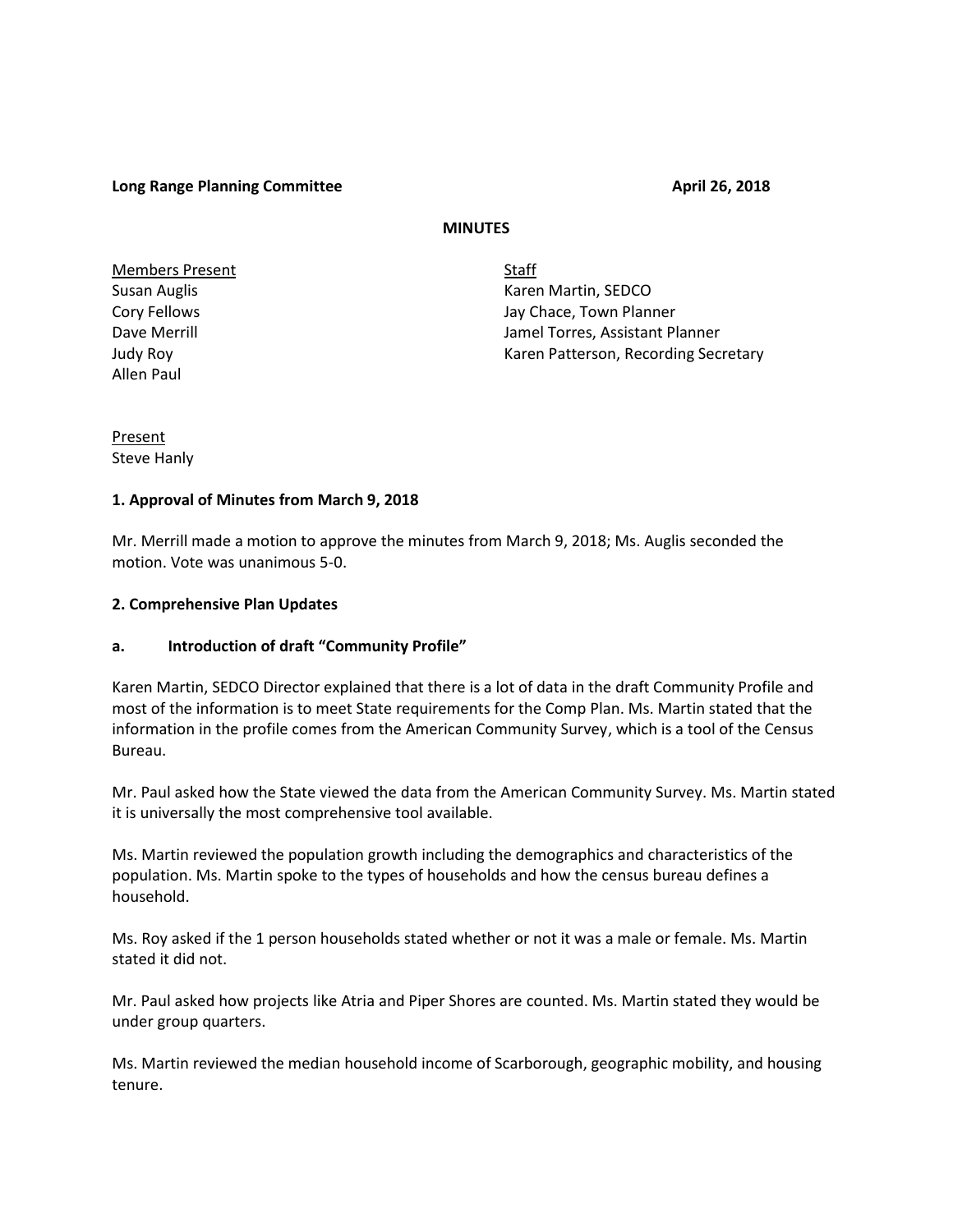Ms. Martin explained the affordable housing component. Ms. Martin stated that the number of units sold is up 78% since 2010, the median price has increased 80% and the median price in 2017 was \$401,250.

Mr. Paul stated the median price is probably not far off, considering the types of developments being built in Scarborough are higher end.

Ms. Martin spoke to the total number of jobs in Scarborough and the break down between wage/salary and self-employed. Ms. Martin stated healthcare and retail are the two largest employment sectors.

Mr. Chace asked if retail included restaurants and lodging. Ms. Martin stated no, they are separate.

Ms. Martin spoke about home based businesses, entrepreneurships and way to identify and expand these businesses. Ms. Martin spoke to growing the economic component and utilizing the healthcare component.

Mr. Fellows was unsure if the rapid growth should be a point of pride or a red flag.

## **b. Introduction of draft "Built Environment"**

Mr. Chace stated the committee should provide feedback on what is reflected in the draft and whether or not it is on the right track.

Ms. Auglis stated she likes the concept. Ms. Auglis spoke to the designation of the Community Activity Centers and Regional Activity Centers.

Mr. Fellows stated concerns with official designations and potential scrutiny of the language used.

Mr. Chace stated that most areas have a designation and are defined.

Ms. Auglis stated that the reference to the form based code is good, however no other option is presented.

Mr. Chace stated that form based code may not be the answer for all areas and agreed it would be good to have other options.

Mr. Fellows pointed out that Scarborough is mostly suburban or rural and he would like to see some consideration given to those areas.

Mr. Chace stated that trying to weave all the factors together, there needs to be some methodology and recognition of the challenges.

Ms. Auglis stated the importance of the natural resources and the impacts of growth. Ms. Auglis requested that the scenic view corridors be given some consideration.

Mr. Fellows stated that highlighting the value of the natural resources is important.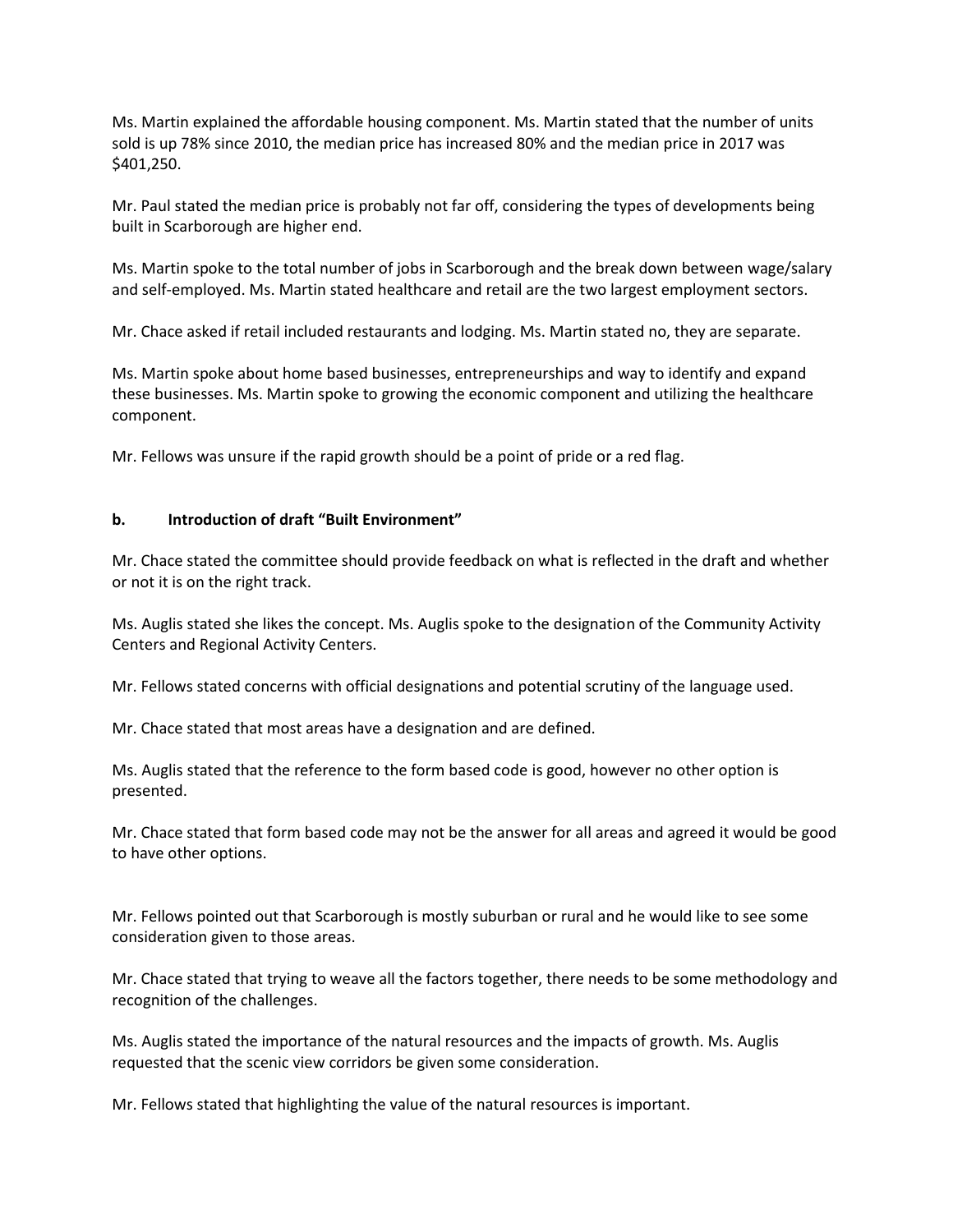Ms. Auglis stated that the Historical Society should be referenced in the Comp Plan.

Mr. Chace presented the community and neighborhood design principals.

Committee members discussed the walkability and connectivity component and the ability to enforce connectivity to neighborhoods.

Mr. Paul stated that an ordinance change would be needed to enforce the connectivity.

Mr. Fellows stated that most are in favor of connectivity until it affects their home or neighborhood. Mr. Fellows stated it is important that the principals be stated in the Comp Plan.

Mr. Torres stated that biking should be included as well.

Mr. Chace stated maybe it could state multi-modal.

Mr. Paul felt that Scarborough is very much already doing principle number 4, with the establishment of certain districts.

Mr. Chace explained that scale and design echoes the previous Comp Plan, however there is still a need to find the balance.

Ms. Auglis stated that it is all about scale and often it is a site by site decision.

Mr. Merrill stated scale is subjective and how do we quantify it.

Mr. Fellows stated that Route 1 can present challenges when it comes to scale.

Committee members thought smart technologies should be considered for the plan.

Mr. Torres suggested information be added regarding MS-4.

Ms. Auglis requested additional suggestions regarding reducing impacts around the auto dependent environment. Ms. Auglis was in favor of public arts.

Ms. Auglis questioned if language could be added to the Comp Plan requiring a degree of commitment by the Town regarding affordable housing.

Mr. Chace asked for specifics.

Mr. Fellows spoke to the recent project in Dunstan Village, by Harold Burnham that was specifically built to be affordable housing and catering to the need in Scarborough.

Mr. Torres stated that there could be opportunities within the Scarborough Downs project for similar affordable housing.